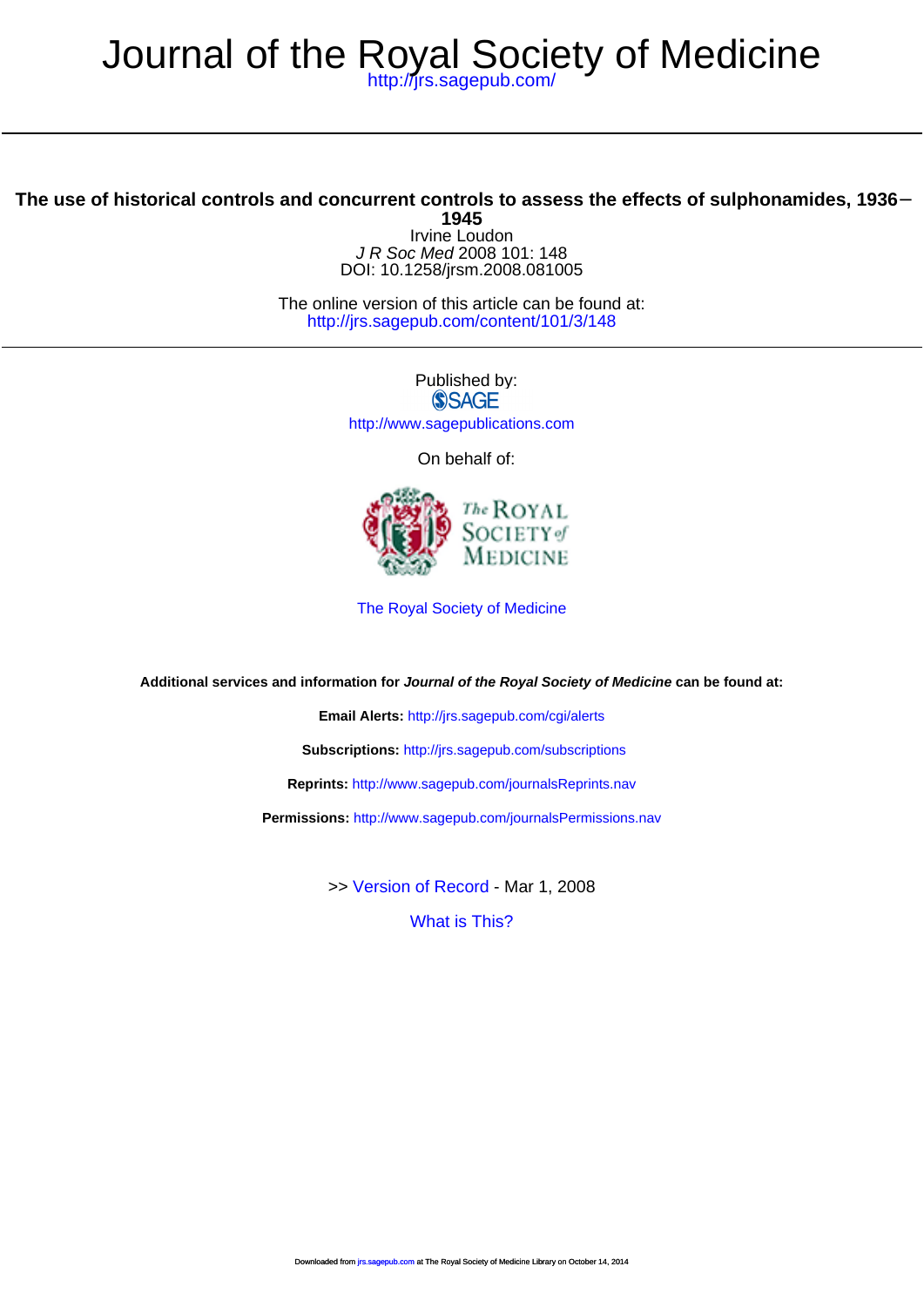# **FROM THE JAMES LIND LIBRARY**



# **The use of historical controls and concurrent controls to assess the effects of sulphonamides, 1936–1945**

### Irvine Loudon

The Mill House, Wantage, Oxon, OX12 9EH, UK. E-mail: irvine.loudon@green.ox.ac.uk

#### DECLARATIONS

**Competing interests**

None declared

**Funding** None

**Ethical approval** Not applicable

> **Guarantor** IL

**Contributorship**

IL is the sole contributor

#### **Acknowledgements**

Additional material for this article is available from the James Lind Library website (www.jameslind library.org), where it was previously published The introduction of the sulphonamides in the 1930s was seen as an immensely important advance in the treatment of a wide range of bacterial diseases. But there had been so many false alarms and disappointments with other treatments in the past that it was clear that formal clinical trials were needed to assess these new drugs.

At the time, most clinical trials relied on comparing morbidity or mortality in current patients treated with a new treatment with that in apparently similar, past patients – 'historical controls' – who had either received another treatment, or no treatment.

Comparisons of current patients given new treatments with 'historical controls' can yield trustworthy results when the differential effects of the two treatments are dramatic.<sup>1</sup> But it began to be recognized during the 1930s that such comparisons were not a reliable indicator of moderate treatment effects and differences. In these circumstances, deliberate steps were needed to ensure that the patients in treatment comparison groups were similar, so that 'like would be compared with like'.

Reflecting a growing understanding of this principle, a growing number of clinical trials reported during the 1930s and 1940s used alternation or random allocation of patients to treatment comparison groups, with the objective of ensuring that 'like would be compared with like'. The history of research on the sulphonamides during the 1930s and 1940s neatly illustrates the need for these different kinds of clinical trials. Studies using historical controls were sufficient to provide convincing evidence that sulphonamides had a dramatic effect on mortality from puerperal fever $2^{-4}$ and meningococcal meningitis.<sup>5</sup> More carefully controlled trials, using alternation of patients to treatment and control groups, showed that these new drugs also had worthwhile effects on erysipelas, $6,7$  pneumonia $8-10$  and plague.<sup>11</sup> However, studies using alternation also suggested that sulphonamides were unlikely to be useful for scarlet  $fever<sup>12,13</sup>$  and some gastrointestinal disorders.<sup>14,15</sup> In brief, the design of fair tests of the effects of sulphonamides depended on how large an effect, if any, these drugs had on each of the diseases for which they were considered.

When the role of bacteria in infective diseases had become firmly established in the late nineteenth century there were, broadly speaking, two approaches to treatment. The first, and by far the largest, was a series of attempts to attack bacteria by techniques of passive or active immunization, and many of the earliest trials using alternation to generate comparison groups were done to assess the effects of such immunization.16–21 Passive immunization consisted of injecting a patient suffering from a bacterial disease with serum from an animal (most often a horse) which had been given a series of injections of the bacterium in question to provoke the production of antibodies. The horse was, in effect, used as a factory for making antibodies which were given to the patient as injections of horse serum. The major snag of such passive immunization was that horse serum was apt to produce dangerous anaphylactic reactions, known at the time as 'serum sickness'.

Active immunization consisted of injecting the patient with bacteria which had been attenuated in such a way that they retained their ability to provoke antibody formation, but were too weak to provoke illness. Here, there was no danger of serum sickness, but it takes a considerable time for the body to produce antibodies. Active immunization of healthy people is therefore an effective way of preventing a disease, but an ineffective form of treatment since the patient may die before active immunization has had time to produce immunity.

Immunotherapy dominated the treatment of infective disease during the first thirty years of the twentieth century, but another and totally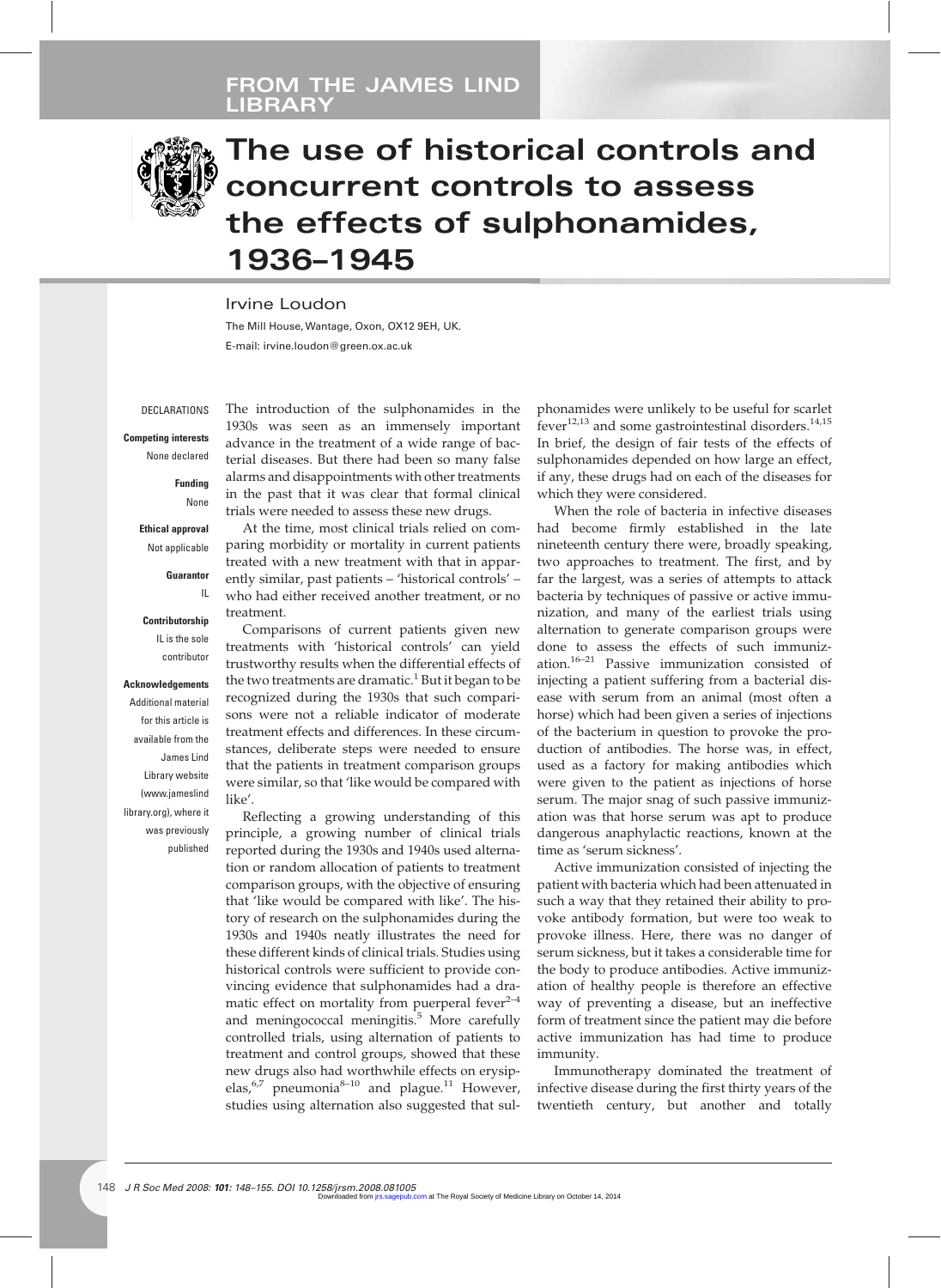different approach was being developed simultaneously. It was an approach which became known as chemotherapy – a term which was first used by one of its greatest proponents, Paul Ehrlich (1854–1915). Although Ehrlich had begun his research with antitoxins, he soon developed a line of reasoning which went something like this: it was known that dyes could be used to stain bacteria on a microscope slide; if dyes could stain bacteria in the laboratory, there might be dyes which could be administered as drugs and stick to bacteria in the human body, killing the bacteria in the process but doing no harm to the patient. Such a drug would, Ehrlich suggested, resemble a 'magic bullet'. Ehrlich had limited success in his search for a magic bullet, but his reasoning explains what at the time seemed very odd indeed – that there might be a link between bacteriology and dyes which were manufactured for the purpose of colouring fabrics and clothing.

### **The discovery of sulphonamides**

This brings us to the work of the German scientist Gerhard Domagk (1895–1964), who discovered the sulphonamides in December 1932. His work, incidentally, brought him a Nobel Prize in 1939, but the Nazi regime refused to allow him to accept it. Fortunately, however, he was able to travel to Sweden after the war to accept the award, but because of the lapse in time he did not receive the financial part of the prize. Domagk was also delighted to be elected to a Fellowship of the Royal Society of England.

When Domagk made his discovery, he was working for the well-known firm of Bayer, which had been founded in 1863 to produce a series of brilliant aniline dyes from coal-tar, a by-product of the coal-gas industry. In 1890, in response to a request to see if they could produce a pain-killing drug, Bayer discovered aspirin. This was so successful that Bayer decided to develop a pharmaceutical division as well continuing to produce dyes.

Domagk, who had served in the German army medical corps in World War I, graduated in medicine after the war and chose research. In 1927 he was appointed Director of Bayer's newly established Institute of Experimental Pathology and Bacteriology. Because Domagk was a great admirer of Ehrlich, he fastened onto the idea that a dye might be the 'magic bullet'. So he arranged that whenever the chemists at Bayer produced a new dye, a sample would be given to Domagk to see if it possessed anti-bacterial activities.

Domagk's established routine was to begin by testing the effect of each new dye on streptococci in vitro in the laboratory. If the dye appeared to attack the bacteria on the plate, he tested the effect on mice. There were many failures until, in December 1932, two of Domagk's colleagues brought along a new red dye which happened to contain a sulphonamide group for the chemically logical reason that it improved the colourfastness in fabrics.

Following his usual routine, Domagk tested this dye in vitro and it appeared to have no effect. Then, for reasons which, as far as I know, he never explained, he departed from his usual routine and tested this new red dye on mice. He took twentysix mice and injected all of them with a dose of virulent streptococci. Fourteen were kept as controls and twelve were treated an hour and a half after the streptococcal injection with a single dose of the new red dye, administered by stomach tube. The fourteen control mice died within four days; all the mice which had received the red dye survived. The red dye was called Prontosil Rubrum.<sup>22</sup>

This was such an astonishing result that Bayer realized there was a potential fortune to be made. It is still not clear why Domagk did not publish his work until 1935, but it was probably for reasons of secrecy connected with patenting. There were, however, a few reports of using the drug in Germany, but they were not convincing and it is not stated what diseases they treated.<sup>23</sup> But news of this new and supposedly anti-bacterial drug leaked out. At the Pasteur Institute in Paris, Tréfouel and his colleagues asked Bayer if they could have some Prontosil but the request was refused. Nevertheless the scientists at the Pasteur Institute managed to synthesize Prontosil (or something very close to it) and they soon surprised everybody by suggesting that the Prontosil molecule consisted of two parts, joined by a double bond, which was broken down in the body. One part, tri-amino-benzene, produced the red colour but had no therapeutic value, while the other, p-aminobenzene sulphonamide (subsequently known as sulphanilamide), was probably the active anti-bacterial agent. Time proved that the French were right.

This all sounds rather arcane but it was immensely important; for it so happened that sulphanilamide – the active part of Prontosil – had been synthesized in 1908 by a chemist as work for his doctoral thesis. It was not thought to be a chemical of any importance, but its structure had been published (Figure 1). This meant that sulphanilamide could not be patented in the 1930s by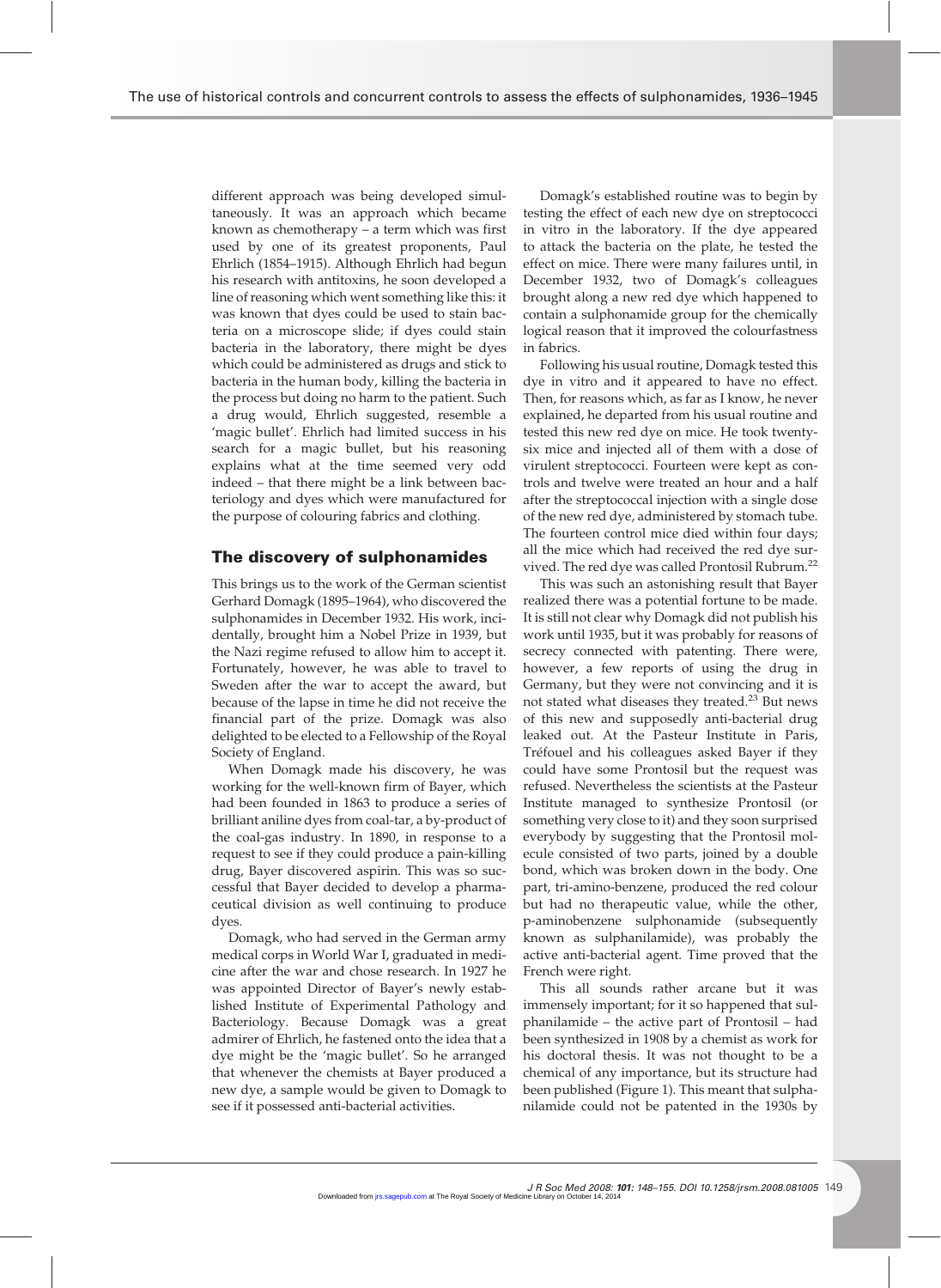

Bayer or anyone else. Moreover, sulphanilamide was much easier and cheaper to manufacture in bulk than Prontosil. Very soon a series of drug firms produced sulphanilamide and marketed it under their own trade name. This brings us to Britain and Leonard Colebrook (1883–1967).

## **Detecting the effects of sulphonamides in puerperal fever in the UK: convincing evidence using historical controls**

Colebrook graduated in medicine at St Mary's Hospital in London in 1906. A year later he joined Alexander Fleming to undertake research in Almroth Wright's department. In 1919 he was appointed as a member of the scientific staff of the Medical Research Council and continued to work at St Mary's Hospital. In the 1920s, motivated by the despair of a friend whose wife had died of puerperal fever, Colebrook changed direction and started to search for a cure of this dreadful disease which was, as it had been for centuries, the greatest problem in obstetrics.

Puerperal fever is an infection of the genital tract after childbirth. The case fatality rate of puerperal fever varied from time to time but was generally in the region of 20% in sporadic cases. In epidemics, which were common in the eighteenth and nineteenth centuries, fatality rates were much higher. Almost all the serious and fatal cases were due to *Streptococcus pyogenes* (the beta-haemolytic Streptococcus, Lancefield group A). Death was usually due to agonizing generalized peritonitis, or to septicaemia, or both.22,24 In most cases the source of the infection was the birth-attendant (doctor or midwife) or a member of the patient's family, who happened to be asymptomatic carriers of virulent strains of the Streptococcus.<sup>25</sup>

In the 1920s and early 1930s experimental therapeutics in Britain was dominated by the influence of Sir Almroth Wright, who was dogmatically certain that the future lay in producing vaccines, and equally certain that talk about magic bullets was pure poppycock. Colebrook and Almroth Wright were temperamentally complete opposites. Wright, who was dogmatic, egotistical and quarrelsome, was totally scornful of any kind of statistical approach. He believed that medical research consisted of thinking about a problem, producing a theory, and then devising one simple experiment to show that the theory was right. Colebrook, on the other hand, was quiet, gentle, humane, self-effacing, cautious and modest to a fault. Yet the odd thing is that, as sometimes happens with complete opposites, they got on very well together.

Influenced by Almroth Wright's faith in vaccines, Colebrook tried to produce a vaccine against the Streptococcus. Unfortunately there were numerous strains of *S. pyogenes*, and vaccines were strain-specific, which made it impossible to produce a single effective vaccine. Next, remembering that Ehrlich had found that certain arsenicals (the most famous being arsphenamine or 'compound 606') could cure syphilis, Colebrook attempted to treat puerperal fever by intravenous arsenicals. But this proved to be so ineffective and so dangerous that it was soon abandoned.

In 1930, Colebrook was appointed Director of the Medical Research Council's research laboratories at Queen Charlotte's Hospital, a famous London maternity hospital founded in the eighteenth century. This research unit had been set up specifically for research into puerperal fever. At first, Colebrook concentrated on improving the standard of antisepsis and asepsis, which was surprisingly low at Queen Charlotte's Hospital when he took up his appointment, and he remarked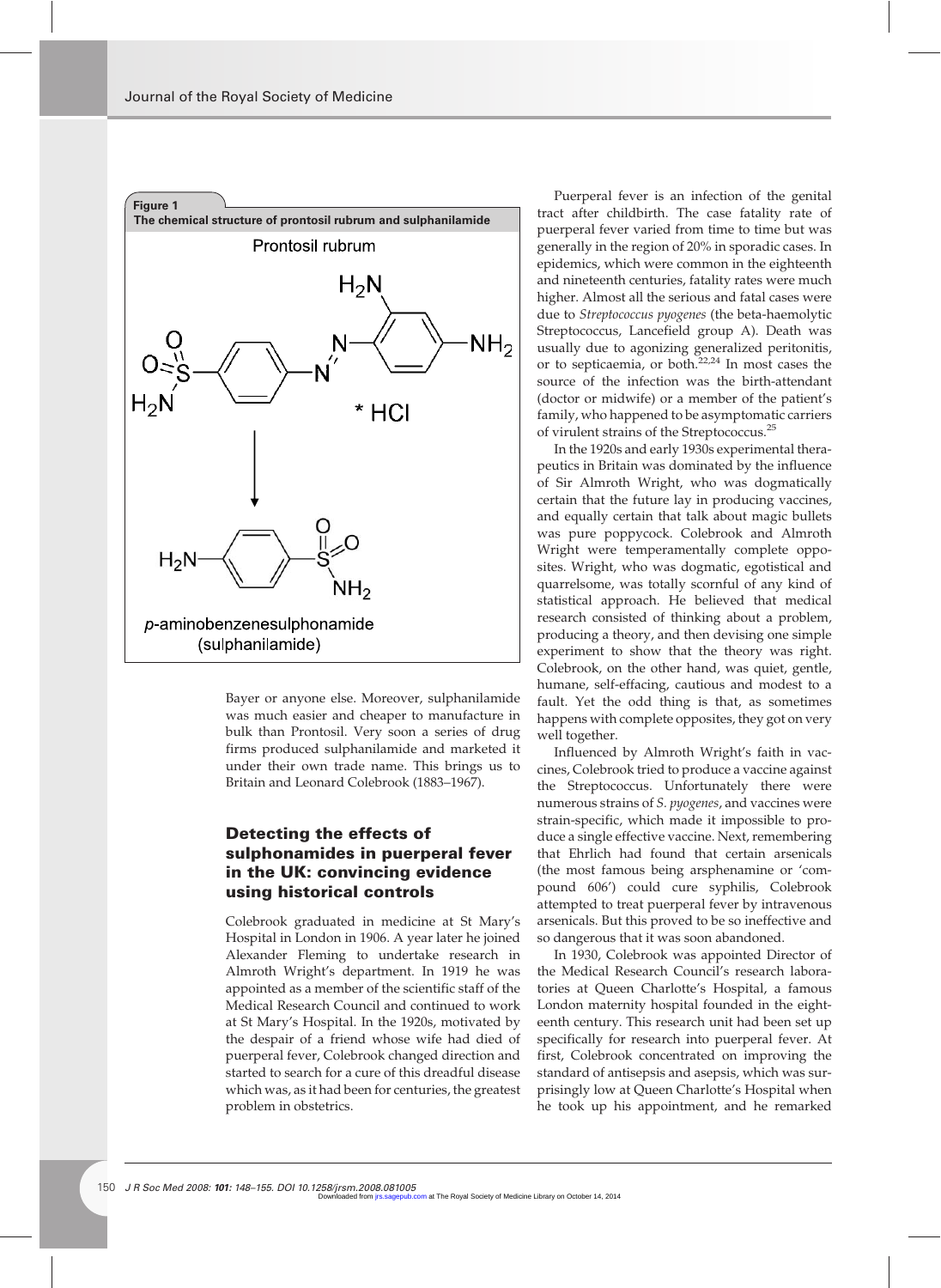on this at a lecture he gave at the College of Obstetricians and Gynaecologists.<sup>26</sup>

It was only by chance that Colebrook saw a reference to Domagk's work in 1935. With considerable difficulty he managed to persuade Bayer to send him some Prontosil.<sup>27</sup> At this time there were two forms of Prontosil: the original form, Prontosil red, which was insoluble and had to be given by mouth, and a colourless form called Prontosil soluble, which could be given by injection. Later there was another form, Prontosil album, which was closely related to Prontosil soluble.

This marked the beginning of the experimental use of the sulphonamides in the treatment of puerperal fever, which led to the publication of five papers. Four were published in the *Lancet* in 1936 and 1937, and the fifth was published in the *British Medical Journal* in 1937. The importance of these five papers cannot be exaggerated.

The first paper of the four, published in the *Lancet* of 6 June 1936, was not by Colebrook. It described the results of experiments using mice carried out at the Wellcome Physiological Laboratories.<sup>28</sup> This showed that Prontosil and sulphanilamide reduced the mortality of mice that had been injected with *S. pyogenes*. The results were not as clear-cut as Domagk's original experiment, but they were very encouraging.

The second paper, published in the same number of the *Lancet*, was by Leonard Colebrook and Meave Kenny (the resident medical officer at Queen Charlotte's Hospital).<sup>2</sup> It began with a similar experiment with mice, and then described the results of treating patients with puerperal fever. Most of this first group of patients were treated with both Prontosil red by mouth and soluble Prontosil by injection. Behind the formality of a scientific paper, you can detect the excitement of the results. The first patient, who was admitted with a temperature of 104°F, would almost certainly have died without treatment. She was given Prontosil in the evening and 'The team was in and out of the ward all night in the oddest assortment of nightwear'. The next morning the patient's temperature was normal and she recovered rapidly.<sup>27</sup>

At first, Colebrook and Kenny treated only the more severe cases of puerperal fever (10 in number). Later, Colebrook's team treated all cases of puerperal fever due to the haemolytic streptococcus. Thirty eight cases were treated with Prontosil and there were three deaths, giving a fatality rate of 8%. In the 38 cases admitted to Queen Charlotte's Hospital immediately before

Prontosil was available, there were 10 deaths, a fatality rate of 26.3%. In the 38 cases immediately before these there were nine deaths, a fatality rate of 23.7%. During the four years 1931–34, the rate varied between 18 and 29%. Colebrook was, however, very cautious:

*'It behoves us to be very cautious in drawing conclusions as to the curative effect of any remedy upon puerperal infections such as those due to the haemolytic streptococcus in which the exact significance of signs and symptoms is notoriously difficult to assess with accuracy, and in which the prognosis is correspondingly difficult to estimate.'*<sup>2</sup>

Colebrook decided that the trial must be extended. He wrote a letter which was published in the *Lancet* of 20 June  $1936<sup>29</sup>$  asking for cases of puerperal fever admitted to other London hospitals to be transferred to Queen Charlotte's. This led to the third paper, which described the results of a further trial of Prontosil in puerperal fever. It was published in the *Lancet* of 6 December 1936.<sup>3</sup> Twenty six consecutive cases had been studied and none had died. Colebrook stressed that some were mild cases who would probably have recovered without special treatment, but there were 14 severe cases, most of whom had positive blood cultures, who would almost certainly have died in the past.

Two of the most severe cases had general peritonitis and also severe septicaemia. Colebrook remarked that, 'This combination has almost invariably proved fatal', but both recovered quickly. Out of the total of 64 cases who received Prontosil, eight had died, giving a fatality rate of 4.7%. This compared with 19 deaths out of the 76 cases (25%) treated before the introduction of Prontosil. Of the eight deaths in the first part of the trial, some were admitted very late in the disease and others were suffering not only from puerperal fever but also from some other unrelated condition which was the probable cause of death.

The fourth paper in this series was published in the *Lancet* in December 1937.<sup>4</sup> The purpose of this study was to see if sulphanilamde was more or less effective in the treatment of puerperal fever due to the haemolytic streptococcus than Prontosil. The total number of patients in this trial was 106, of whom 100 were due to the haemolytic streptococcus. Of these 100, eight died, mostly for unrelated reasons. It seemed that sulphanilamide and Prontosil were equally effective. This was of great practical importance, because sulphanilamide became available on prescription to general practitioners and hospital staff in 1937.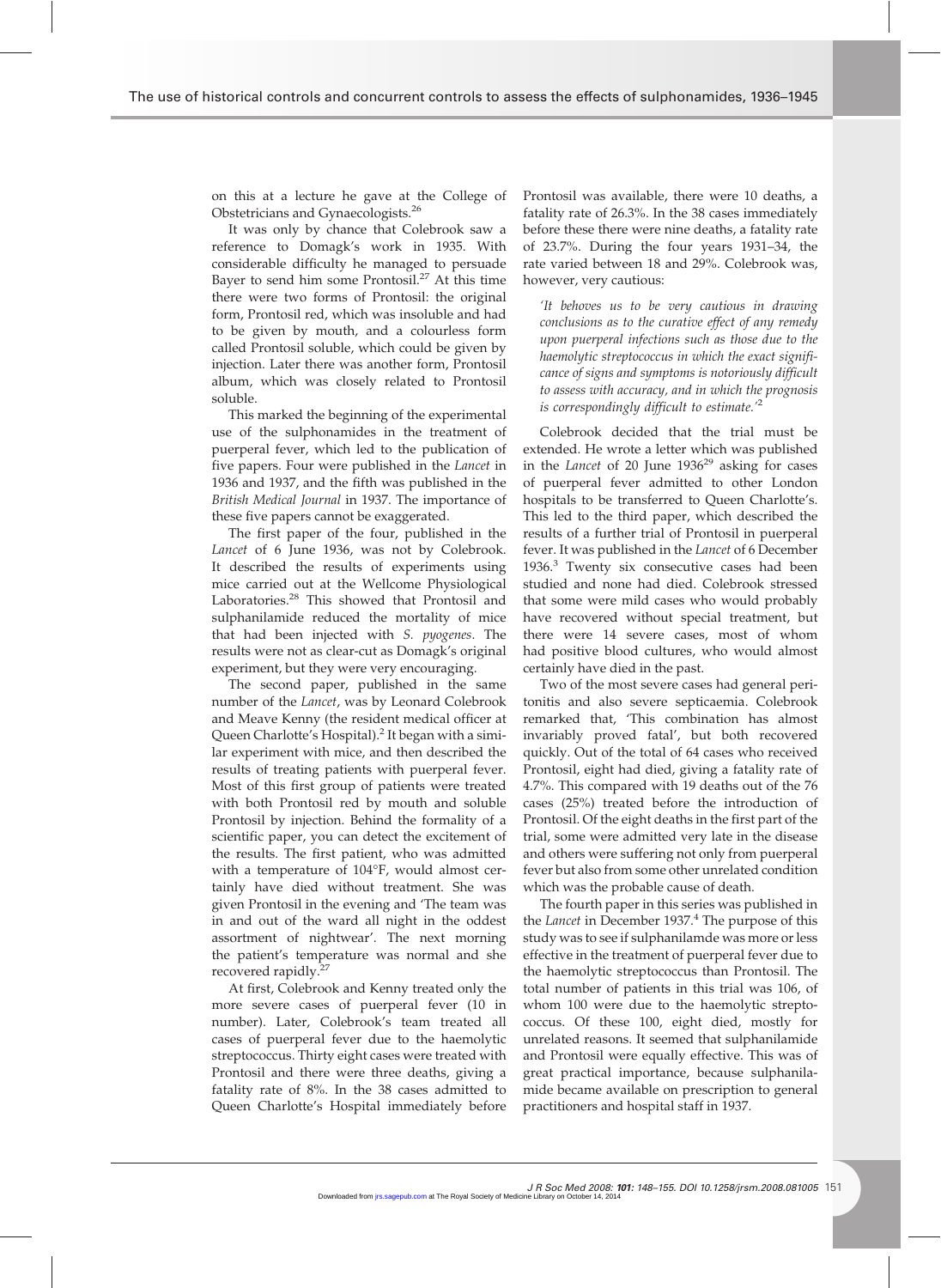The atmosphere of excitement that greeted the introduction of a highly effective anti-bacterial drug was caught by a leading article in the *Lancet* of 6 June 1936, which also carried the first two papers:

*'The history of attempted chemotherapy in bacterial infections is so discouraging that any indisputable success in this direction is almost totally unexpected. It has seemed hitherto that some radical difference between protozoal and bacterial infections offers an insuperable bar to the treatment of the latter by chemical means. Nothing in therapeutics is more certain than the disappearance of malarial parasites or trypanosomes under the influence of appropriate drugs; nothing has been more uncertain or perhaps more frankly disappointing than the effect on such a condition as streptococcal septicaemia of administering all kinds of supposedly bactericidal compounds*. *The conclusions drawn by Drs Colebrook and Kenny on the basis of their clinical experience are commendably cautious. It is very much hoped that the therapeutic trial which they have initiated in this country will be extended to embrace types of streptococcal infection other than puerperal fever.'*<sup>30</sup>

Many researchers would have been content with the results of first trial based on 38 cases. But Colebrook was cautious to a fault. His main worry was that the fall in mortality might have been due to a decline in the virulence of the streptococcus. He made inquiries of other hospitals and found that in some, but not all, there was evidence of a decline in virulence, but it was deemed insufficient to explain the fall in mortality. What seems to have convinced Colebrook more than anything else was the promptness of the recovery of several patients who were so ill that they would previously almost certainly have died. Colebrook was also anxious about side effects from the sulphonamides (some of the patients were cyanosed) but these were shown not to be serious.

In October 1937, before Colebrook and Purdie had completed their third trial and reported it to the Therapeutic Trials Committee of the Medical Research Council, the fifth paper, written by Gibberd, was a commentary on Colebrook's research.<sup>31</sup> Frank Gibberd was, at that time, assistant surgeon to Guy's Hospital and Obstetric Surgeon to In-patients at Queen Charlotte's Hospital. He published the paper with the blessing of Colebrook and his team. I suspect Colebrook was happy to have his work reviewed by someone outside the Medical Research Council Unit, and

also by the publication of this review in the *British Medical Journal*, which had a wider readership than the *Lancet*. The results of Colebrook's trials were set out with great clarity on the first page of Gibberd's paper.

It certainly seemed beyond doubt that in severe cases of puerperal fever – especially cases in which there was severe septicaemia or peritonitis or both (line *d* in Table 1) – Prontosil and sulphanilamide were highly effective, not only because they reduced the mortality rate by a very large amount, but also because recovery was so prompt. The single case of a woman who had both septicaemia and peritonitis but died in spite of receiving Prontosil (line f in Table 1) died from pulmonary embolus.

Nevertheless, Gibberd took the possibility that the fall in puerperal fever mortality might have been due to a fall in the virulence of the streptococcus very seriously indeed. He cited a London hospital at which no sulphonamides were used in which the mortality from puerperal fever had been falling over several years, but it was a prolonged and relatively slight fall. In the end he thought it extremely unlikely that the results achieved by Colebrook were due to a fall in streptococcal virulence which just happened to coincide with the introduction of the sulphonamides; but he stressed that this was a real, if remote, possibility and further trials should be carried out. They were, and the effectiveness of the sulphonamides in the treatment of streptococcal puerperal fever was shown by studies reported from Glasgow,<sup>32</sup> Edinburgh<sup>33</sup> and Belfast, $31$  in all of which historical controls were used.

Just how quickly the sulphonamides became known is shown by the story of a general practitioner in a small market town in Gloucestershire which had a maternity unit in the local cottage hospital. Maternity patients were confined to the hospital for several days post-partum in case they developed puerperal fever. When a case of puerperal fever did occur, this general practitioner knew from bitter experience that 'you could do precious little but pray'.

While reading the *British Medical Journal* over breakfast in the summer of 1936, this general practitioner, who happened at the time to have a case of puerperal fever in the local hospital, saw a report from a London hospital of a dye which appeared to have antibacterial properties. He picked up the telephone and managed to contact the author of the report, demanded a sample of his dye to use on his patient, and suggested that if it was put on the noon train from Paddington station he would meet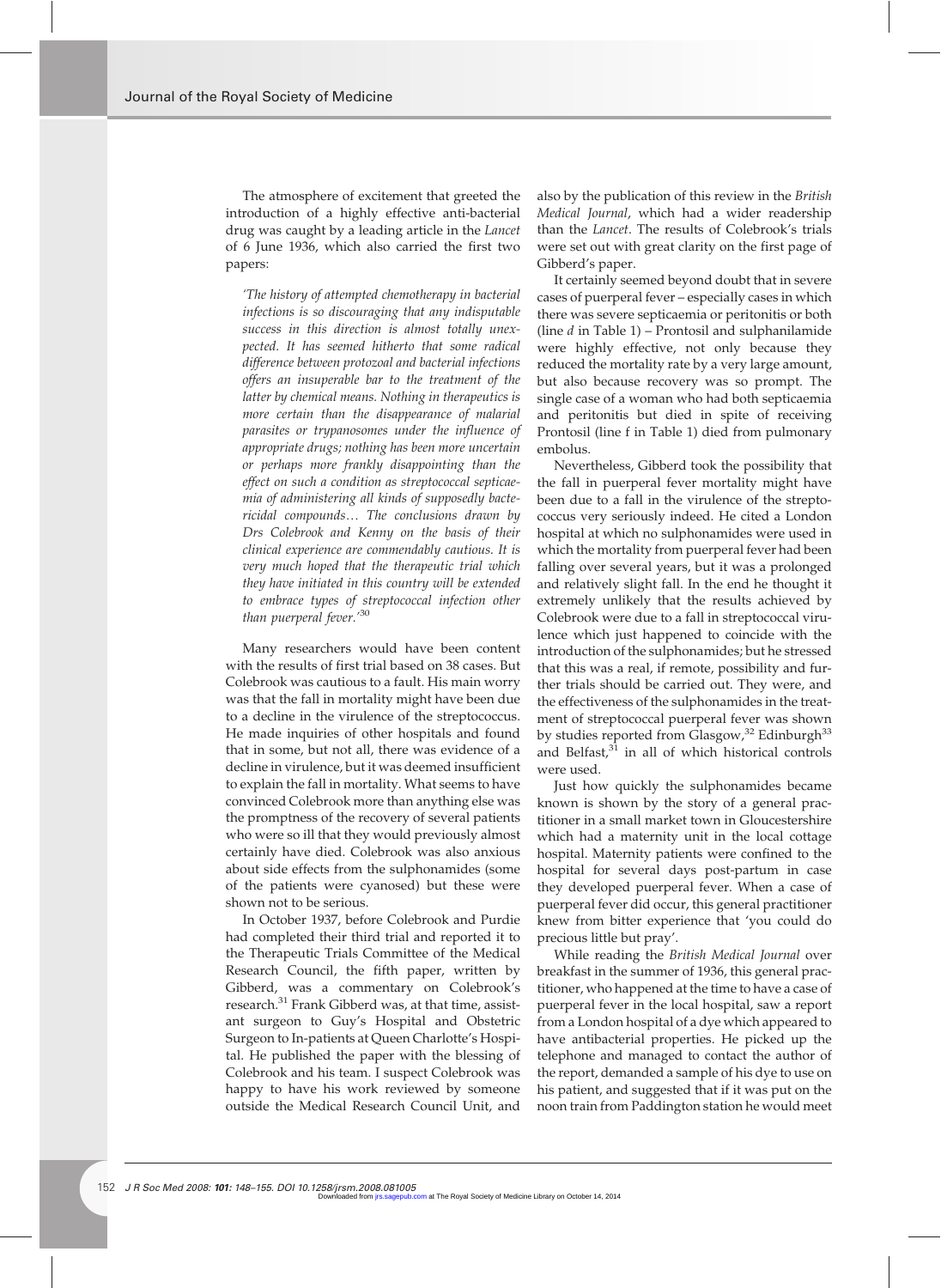| Table 1                                                                                                                                                                           |               |        |               |                           |        |               |
|-----------------------------------------------------------------------------------------------------------------------------------------------------------------------------------|---------------|--------|---------------|---------------------------|--------|---------------|
| Results of puerperal infections due to the haemolytic streptococcus. Adapted from Table 1 in Gibberd <sup>31</sup>                                                                |               |        |               |                           |        |               |
|                                                                                                                                                                                   | 1934-35 group |        |               | 1936-37 group             |        |               |
|                                                                                                                                                                                   | Cases (n)     | Deaths | Mortality (%) | <i>Cases (</i> n <i>)</i> | Deaths | Mortality (%) |
| (a) Total number of puerperal infections due to<br>the haemolytic streptococcus                                                                                                   | 210           | 42     | 20            | 157                       | 7      | 4.5           |
| (b)Total number of infections clinically limited<br>to the birth canal                                                                                                            | 98            | 0      | Nil           | 104                       | 0      | Nil           |
| (c) Total number of infections showing definite<br>clinical evidence of localized spread beyond<br>the limits of the birth canal (excluding cases<br>with septicaemia)            | 50            | 0      | Nil           | 30                        | 1      | 3.3           |
| (d)Total number of infections in which the<br>haemolytic streptococcus was demonstrated<br>on blood culture (excluding cases in which<br>generalized peritonitis was also proved) | 28            | 11     | 40            | 21                        | 5      | 20            |
| (e)Total number of infections in which<br>generalized peritonitis was proved to be<br>present (excluding septicaemia)                                                             | 18            | 15     | 83            | 1                         | 0      | Nil           |
| (f) Total number of infections in which both<br>septicaemia and generalized peritonitis were<br>proved to be present                                                              | 16            | 16     | 100           | 1                         | 1      | 100           |

the train personally. Not expecting any response he met the train and the guard handed him a neatly wrapped brown paper parcel in which there was a vial of crystals without any instructions. He divided the crystals into three, and dissolved each third part of the total in sterile water. By this time his patient was almost comatose with a high fever. She was given the injections, the fever promptly receded, the patient recovered and was still alive and healthy in the  $1970s<sup>22</sup>$  A survey carried out in December 1937 showed that the sulphonamides were already being widely used in general practice.<sup>34</sup>

# **Detecting the effects of other uses of sulphonamides: the need for unbiased concurrent comparison groups**

Should Colebrook have investigated the effects of sulphonamides using a trial with concurrent controls who did not receive chemotherapy? To have done so would have removed the anxiety about the possible decline in streptococcal virulence, which worried Gibberd even more than Colebrook. But puerperal fever was an exceptionally tragic and acute disease with a high fatality rate. Colebrook was so impressed (and rightly so) by the rapid recovery of patients<sup>3</sup> with severe septicaemia and

generalized peritonitis – cases which had almost always died before 1936 – that I doubt if it had ever entered his mind to do a clinical trial using untreated concurrent controls. It would have been unethical, for it would have meant withholding either Prontosil or sulphanilamide from some of these exceptionally severe cases and watching them die. That would have been unthinkable, then or now. A similar judgement would be appropriate in respect of the use of sulphonamides in cerebrospinal fever (meningococcal meningitis, often known at the time as 'spotted fever'), where the new drugs also achieved dramatic reductions in mortality.<sup>35</sup>

However, the effects of sulphonamides in other diseases – erysipelas, pneumonia, measles, scarlet fever and gastrointestinal infections – in which the majority of patients survived, could not so easily be inferred without more carefully controlled trials. Because the effects of the drugs were likely to be less dramatic, historical controls might well be misleading because of biases resulting from differences between the comparison groups other than use of sulphonamides. In these circumstances, it was necessary to assemble concurrent comparison groups prospectively using a method – alternation or randomization – which would help to ensure that like would be compared with like. A number of such trials were conducted in the late 1930s and early 1940s.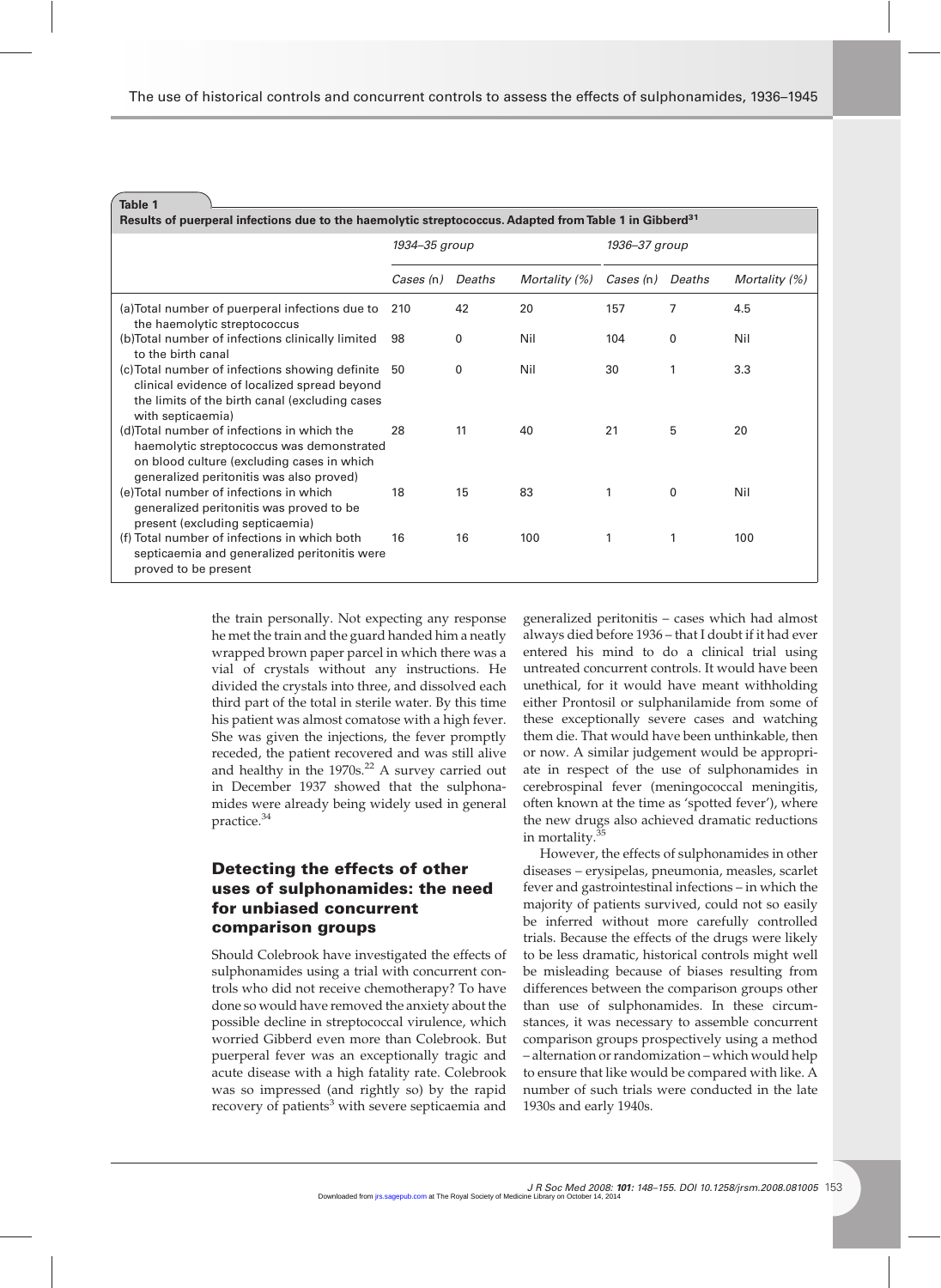Two controlled trials conducted in Glasgow (supported by the Medical Research Council) compared sulphonamides with ultraviolet light in erysipelas (infection of the subcutaneous tissues). The first of these assessed Prontosil,<sup>6</sup> the second sulphanilamide.<sup>7</sup> Patients were allocated to the comparison groups by rotation, in the order they were admitted to hospital, and the authors note that this achieved groups that were very similar in respect of factors known to be important in the prognosis of the condition. Deaths associated with erysipelas were rare and no conclusion was possible on the effects of sulphonamides on mortality. However, the trials did show a beneficial effect of the drugs on the duration of spread of the lesion, pyrexia, and 'toxaemia' ('prostration, headache, state of tongue, insomnia, vomiting abdominal distension, and delirium').

Similar findings were obtained in controlled trials of sulphapyridine in pneumonia:<sup>8,10</sup> effects on pyrexia and rate of recovery were demonstrated, but no confident conclusion could be reached about the effects on mortality associated with the disease. Another controlled trial done in Glasgow with support from the Medical Research Council assessed the effects of giving sulphanilamide to children with measles in an effort to prevent the bacterial infections that can complicate that viral disease. Again, although no effect on death was detected, the drug reduced the incidence and duration of pneumonia, and the results suggested that it might also reduce otitis media. In addition to helping to quantify the less dramatic effects of sulphonamides, these controlled trials using concurrent controls began to quantify the adverse effects of the drugs (cyanosis and gastrointestinal problems, for example).

Trials using concurrent control groups also helped to identify the circumstances in which sulphonamides seemed unlikely to be useful. There were at least two controlled trials of sulphanilamide in scarlet fever, $12,13$  neither of which detected any beneficial effect of the drug on this disease, in spite of the fact that it was caused by *S. pyogenes*. The author of the first of these studies, JC Hogarth, suggested that a combination of three factors might have been important. First, the disease might have become too mild for an effect to be detected (the fatality rate of scarlet fever had been declining steadily from the late nineteenth century, while the fatality rates of puerperal fever and erysipelas had not declined significantly since the nineteenth century<sup>22</sup>). Other possible explanations suggested by Hogarth were that the causative organism might be a strain of streptococcus

that was insensitive to sulphonamides, or that sulphanilamide might be less active than Prontosil. Whatever the explanation of the ineffectiveness of the sulphonamides in scarlet fever, it is salutary to realize that if the first trials of the sulphonamides in streptococcal disease had been carried out only on cases of scarlet fever, these drugs might have been dismissed as of no importance. Similarly disappointing results were obtained in controlled trials of sulphonamides in gastrointestinal infections.14,15

## **Conclusions**

We have now become so familiar with the wide range of antimicrobial drugs that it is difficult to imagine how important, how revolutionary, the sulphonamides seemed to be in the 1930s and early 1940s. An unsigned leading article in the journal *Public Health* in October 1943 gives us a picture of the great importance attached to the sulphonamides at a time shortly before penicillin became generally available. The writer noted that 'puerperal infection with the streptococcus has almost ceased to be a cause of maternal mortality' and that the sulphonamides had been shown to be effective against erysipelas, pneumonias, meningococcal and gonococcal infections, bacillary dysentery and urinary infections. The sulphonamides had reduced mortality of cerebrospinal fever (meningococcal meningitis) from 70 to 20%. Because epidemics of this disease were common at the time, especially amongst adolescents and young adults, the writer thought this was 'where the sulphonamides have, perhaps, had their greatest victory'.<sup>35</sup> By the time this editorial was written, not only were many drug firms producing sulfanilamide under their own brand names, but some were synthesizing new types of sulphonamide. In spite of the dramatic effects of sulphonamides which were identified with confidence using historical controls, when the new drugs were used in some conditions, more carefully controlled trials were needed to distinguish between circumstances in which they had more modest effects and circumstances in which they seemed very unlikely to be of use. The controlled trials also began to identify and quantify the side effects of the new drugs.

When penicillin became available, the publicity was so enormous that the sulphonamides were pushed to the back of the stage. Penicillin did indeed have one advantage in the treatment of puerperal fever: unlike the sulphonamides, penicillin was not only highly effective against